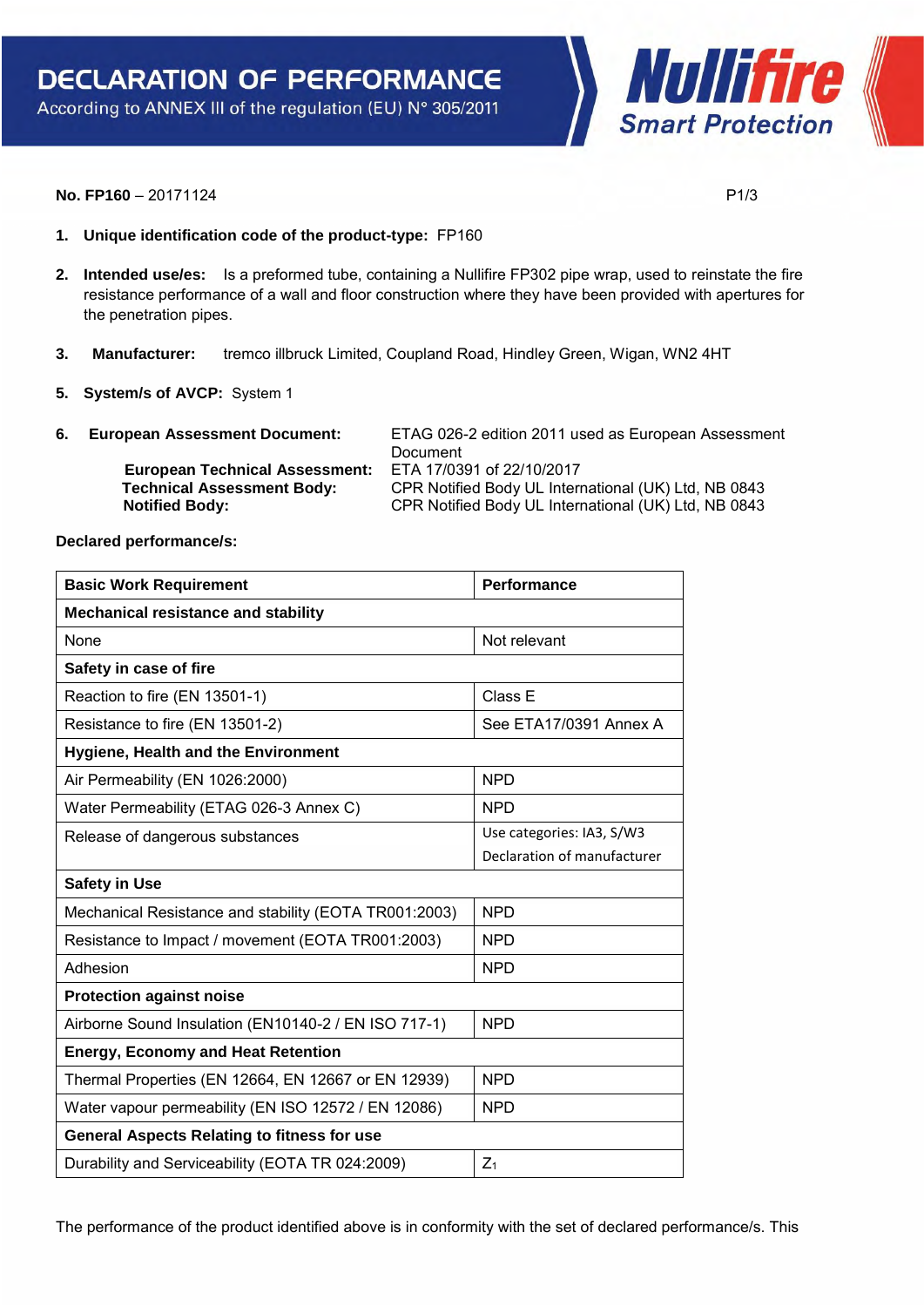

P2/3

declaration of performance is issued, in accordance with Regulation (EU) No 305/2011, under the sole responsibility of the manufacturer identified above.

## **Signed for and on behalf of the manufacturer by:**

M. Liptrot, Business Unit Director Sealants & Coatings

At Wigan on 24 November 2017

## **Annex:**

According to Art. 6 (5) of the Regulation (EU) No. 305/2011 a Safety Data sheet according Regulation (EU) No. 1907/2006 (REACH), Annex II is available on the website to support this Declaration of Performance. **No. FP160** – 20170630